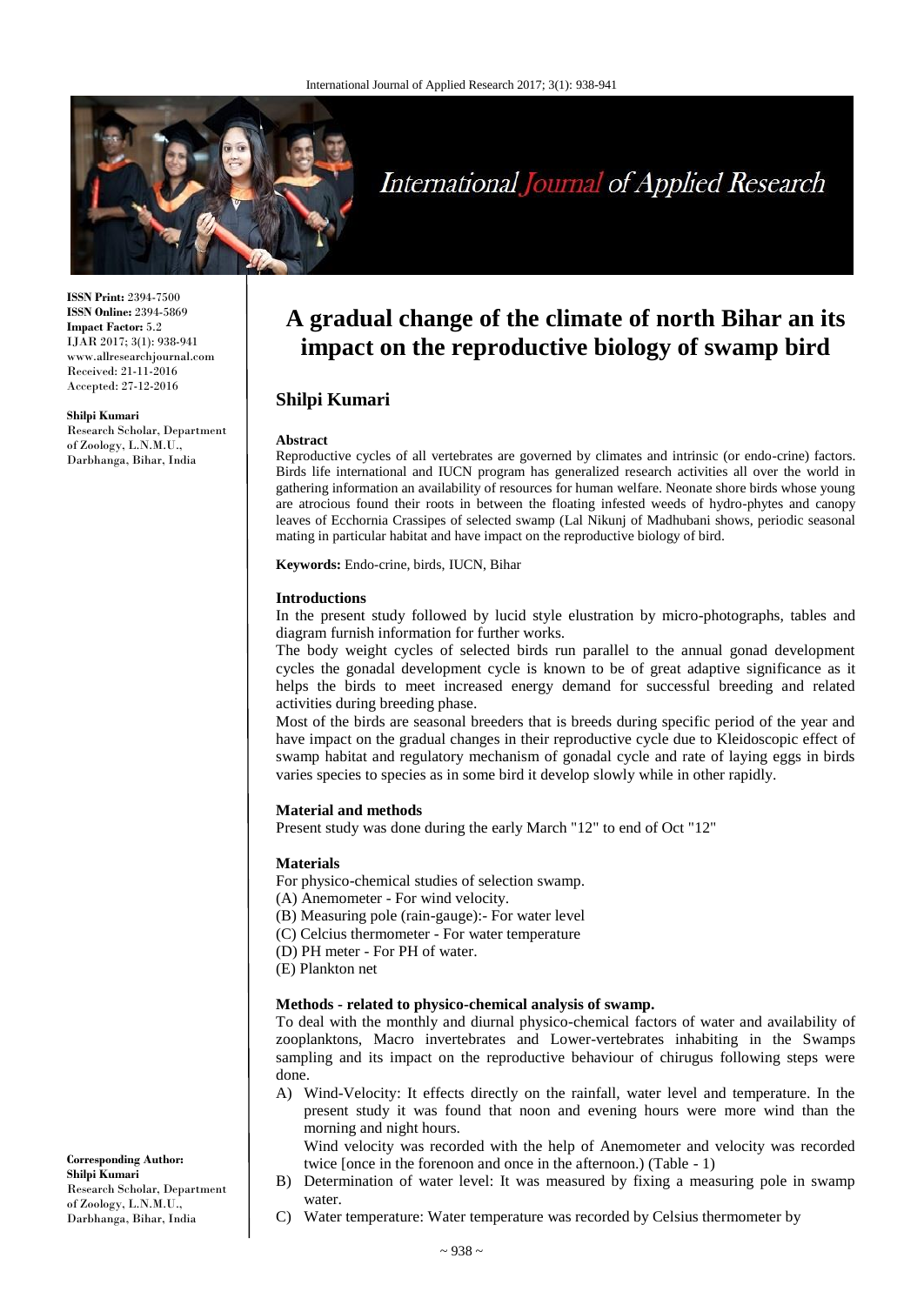immersing its bulb in the water. Three temperatures was taken at a time and the mean of the three was recorded.

D) **Determination of PH of water:** It was measured by the help of a graph PH meter. The selector knob of PH was rinsed by the distilled water so that no foreign element can get mixed with the water to be treated. Now the water was taken into the rinsed beaker and electrode was immersed into the water.

The switch was turned to a proper range and the temperature compensator knob into the temperature of the solution was fixed. Then PH of the water was recorded with the help of meter scale.

- E) **Determination of DO2:** It was determined by Winkler's Iodometric method.
- F) **Determination of Free CO2:** It was determined by titrating 250ml of water sample with n/44 NaoH using 2 to 3 drops of phenolphthalein indicator till permanent pink colour was obtained.
- G) **Chloride:** It was determined by Mohris method (APHA 1976).
- H) **Alkalinity:** It was determined by titrating the water sample against and acid. Solution using methyl orange as an indicator (APHA 1976)<br>**Zooplanktons Collection:**
- I) **Zooplanktons Collection:** For collection of zooplankton net was used. Firstly fifteen litre of water collected in a plastic bucket and then planktons were preserved in 5% formaldehyde.
- J) **Macro-Invertebrates:** To collect macro-invertebrates from different weeds, sampling were done by hauling method; collected fauna were kept into glass Jars and preserved in 5% formaldehyde solution and then sorted out species wise.

#### **Materials for haematological (histo) studies of selected bird**

A) **Weight and measurement of Gonads:** To examine the seasonal changes relationship study with cyclical phenomena were done by the ocular micrometer.

B) **Preparation of slides:** Were prepared to investigate the seasonal histological developments and differentiation in gonads.

## **Result and discussion**

## **Weight & Measurement of Gonads**

Seasonal changes in gonadal weight and diameter recorded in (Table-1), shows that the size and weight of the ovary varies and regulated by external factors. Observation shows that changes in environmental conditions have effect on the growth of gonads. The role of sufficient rainfall at high temperature, during the late summer & early monsoon apparently shows the run off enrichment of nutrients food resulted in great changes in gonadal weight & diameter.

Data on seasonal and diurnal variation of rainfall (18.00 mm to 430.30 mm) along with average weight and diameter (100 mg to 730 mg  $& 100 \mu m$  to 994  $\mu m$ ) of ovary shows that physical factors of swamp have effect on the growth of gonads (Graph-1)

**Oviduct:** Seasonal effect on marpho-histological changes in oviduct were also noticed, during the different phases of gonadal cycle (Table-2) Morphological changes in oviduct was clearly divided into five regions.)

- A) **Infundibulum:** A funnel shaped infundibulum shows developed folds with mucus cells during Acceleration and Logarithmic phases.
- B) **Magnum:** Thick walled magnum having tubular glands with ciliated surface during reproductive period that is March to July.
- C) **Isthmus:** Isthmus consist of mucosal fold and columnar epithelium during April to June.
- D) **Uterus:** Uterus was found expanded for a short period to retain the egg during July. During this month uterine mucosal folds were longest having apical and basal cells.
- E) **Vagina:** Which is responsible for storage of sperms had short area with columnar ciliated cells.

All these Morphological differentiation in oviduct during different phases of gonadal cycles are tabled (Table-2)

**Table 1:** Seasonal variations in swamp physical parameter relationship with anatomical changes in gonads.

| <b>Months</b> | Diurnal temperature Rainfall (mm) Water depth Water temperature<br>$(0^{\circ})$ |                      | (cm) | $(0^{\circ})$ | Ovary weight (mg)                                                   | Ovary diameter<br>(µm) | Oviduct<br>(mg) |
|---------------|----------------------------------------------------------------------------------|----------------------|------|---------------|---------------------------------------------------------------------|------------------------|-----------------|
| Jan.          | 18                                                                               | Dormant Phase        | 70   | 15            | 160                                                                 | 170                    | 85              |
| Feb.          | 20                                                                               | 18                   | 70   | 20            | Dormant                                                             | 195                    | 150             |
| March         | 25                                                                               | 19.3                 | 75   | 22            | 190                                                                 | 680                    | 2505            |
| April         | 27.2                                                                             | 35.25                | 90   | 23            | 400                                                                 | 693                    | 2800            |
| May           | 37.8                                                                             | 42                   | 70   | 25.5          | Acceleration                                                        | 702                    | 3000            |
| June          | 43                                                                               | 45                   | 80   | 34            | 510                                                                 | 725                    | 3010            |
| July          | 40                                                                               | 430.3                | 170  | 29            | 624                                                                 | 994                    | 3500            |
| August        | 35                                                                               | 225.25               | 150  | 27            | Logrithmic                                                          | 350                    | 200             |
| Sept.         | 28                                                                               | 150                  | 152  | 20            | 690                                                                 | 244                    | 90              |
| Oct.          | 26                                                                               | 27.05                | 155  | 21            | Phase<br>750                                                        | 300                    | 75              |
| Nov.          | 23                                                                               |                      | 140  | 18            | 730                                                                 | 190                    | 50              |
| Dec.          | 20                                                                               | <b>Dormant Phase</b> | 135  | 17            | Lag<br>300<br>Phase<br>205<br>225<br>Dormant<br>110<br>Phase<br>100 | 100                    | 60              |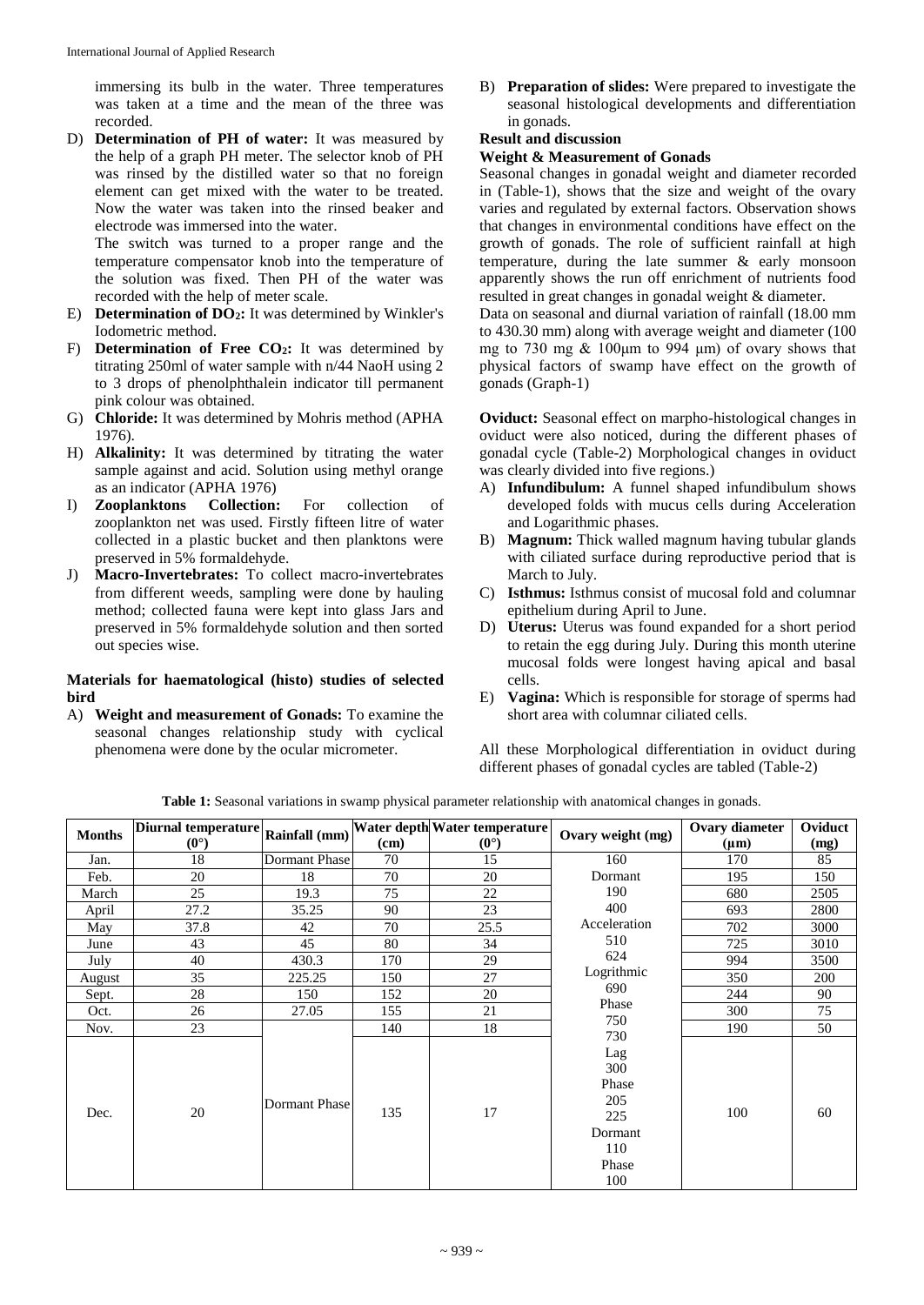|  |  | Table 2: Development & morphological differesntiation of oviduct during different phases of gonadal cycles |
|--|--|------------------------------------------------------------------------------------------------------------|
|  |  |                                                                                                            |

| <b>Phase of Cycle</b> | Average No. of folds of mucosa                                                                                                         | Tubular glands                                                                    | <b>Muscularis</b>            |
|-----------------------|----------------------------------------------------------------------------------------------------------------------------------------|-----------------------------------------------------------------------------------|------------------------------|
| Regression            | 10-12 gradually looses regional destination marked<br>histological collapse with cellular debris & reduced<br>height of mucosal folds. | Cells non-distended, lacks cilia,<br>gland tissues become disintegrated           | Thick walled                 |
| Enhancement           | (A) Infundibulum<br>10-16 folds with epithelial cells.                                                                                 | NIL.                                                                              | Comparatively<br>thin walled |
|                       | (B) Magnum<br>15-25 Tubular glands with numerous secondary<br>folds & ciliated epithelial cells                                        | Various dense granules                                                            | Do                           |
|                       | $(C)$ Isthmus<br>14-16 mucosal folds with columnar epithelial cells                                                                    | Maximum number of granules                                                        | Thinner<br>muscularis        |
|                       | (D) Uterus<br>15-20 long narrow fold with maximum number of<br>secondary folds                                                         | Differentiated as large Prominent<br>gland cells containing secretary<br>Products | D <sub>0</sub>               |
|                       | (E) Vagina<br>3-5 folds with short secondary folds $\&$<br>Pseudostrified columnar epithelium.                                         | Short tubular sperm glands.                                                       | Thick walled.                |